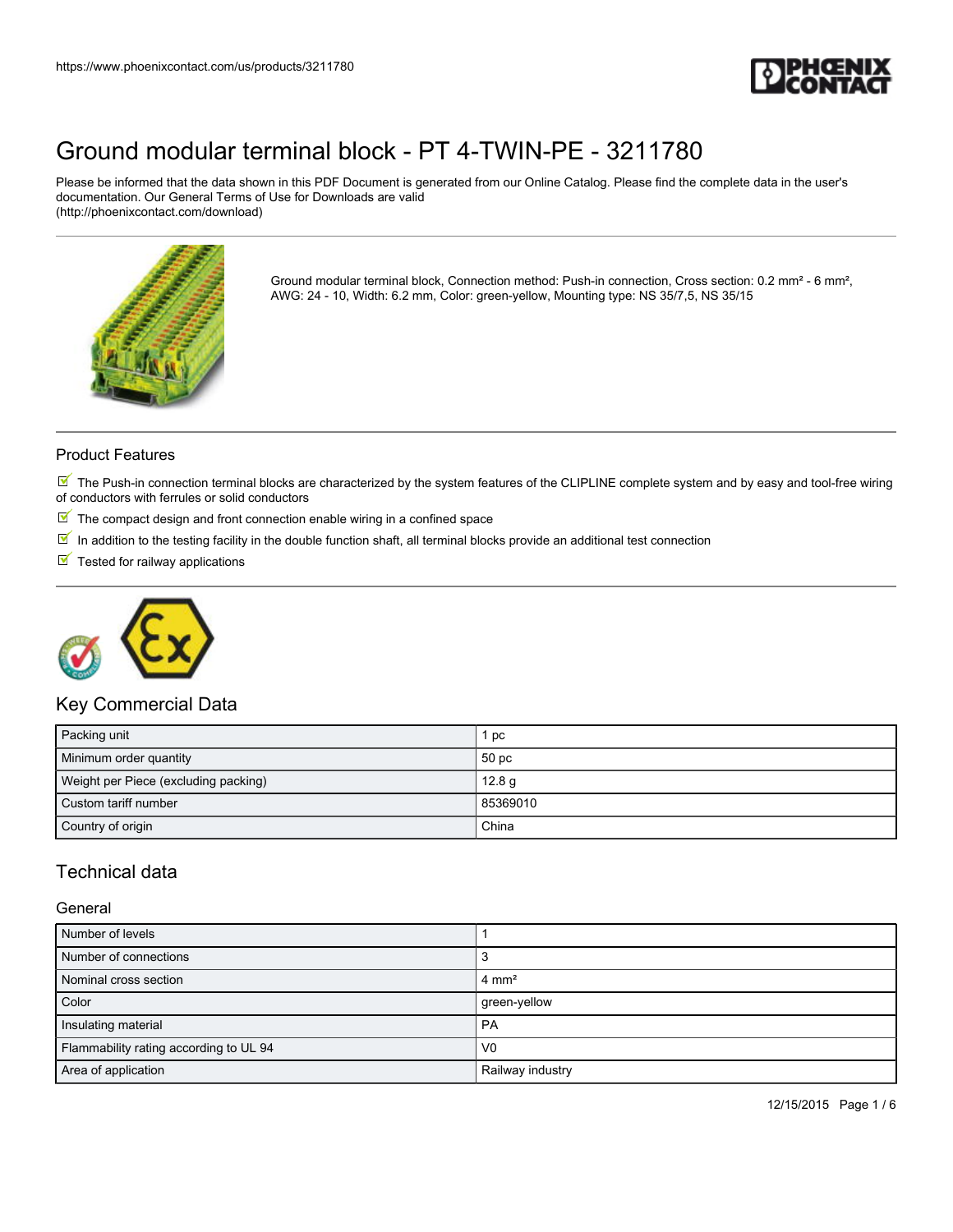

# Technical data

#### General

| Mechanical engineering                                                  |                                             |  |
|-------------------------------------------------------------------------|---------------------------------------------|--|
|                                                                         | Plant engineering                           |  |
|                                                                         | Process industry                            |  |
| Rated surge voltage                                                     | 8 kV                                        |  |
| Pollution degree                                                        | 3                                           |  |
| Overvoltage category                                                    | Ш                                           |  |
| Insulating material group                                               | ı                                           |  |
| Connection in acc. with standard                                        | IEC 60947-7-2                               |  |
| Open side panel                                                         | ja                                          |  |
| Shock protection test specification                                     | DIN EN 50274 (VDE 0660-514):2002-11         |  |
| Back of the hand protection                                             | guaranteed                                  |  |
| Finger protection                                                       | guaranteed                                  |  |
| Oscillation, broadband noise test result                                | Test passed                                 |  |
| Test specification, oscillation, broadband noise                        | DIN EN 50155 (VDE 0115-200):2008-03         |  |
| Test spectrum                                                           | Service life test category 2, bogie mounted |  |
| Test frequency                                                          | $f_1 = 5$ Hz to $f_2 = 250$ Hz              |  |
| <b>ASD level</b>                                                        | 6.12 $(m/s^2)^2$ /Hz                        |  |
| Acceleration                                                            | 3.12g                                       |  |
| Test duration per axis                                                  | 5h                                          |  |
| <b>Test directions</b>                                                  | X-, Y- and Z-axis                           |  |
| Shock test result                                                       | Test passed                                 |  |
| Test specification, shock test                                          | DIN EN 50155 (VDE 0115-200):2008-03         |  |
| Shock form                                                              | Half-sine                                   |  |
| Acceleration                                                            | 30 <sub>g</sub>                             |  |
| Shock duration                                                          | 18 <sub>ms</sub>                            |  |
| Number of shocks per direction                                          | 3                                           |  |
| <b>Test directions</b>                                                  | X-, Y- and Z-axis (pos. and neg.)           |  |
| Relative insulation material temperature index (Elec., UL 746 B)        | 130 °C                                      |  |
| Temperature index of insulation material (DIN EN 60216-1 (VDE 0304-21)) | 130 °C                                      |  |
| Static insulating material application in cold                          | $-60 °C$                                    |  |

### Dimensions

| Width            | $16.2 \text{ mm}$ |
|------------------|-------------------|
| End cover width  | 2.2 mm            |
| Length           | 66.5 mm           |
| Height NS 35/7,5 | 36.5 mm           |
| Height NS 35/15  | 44 mm             |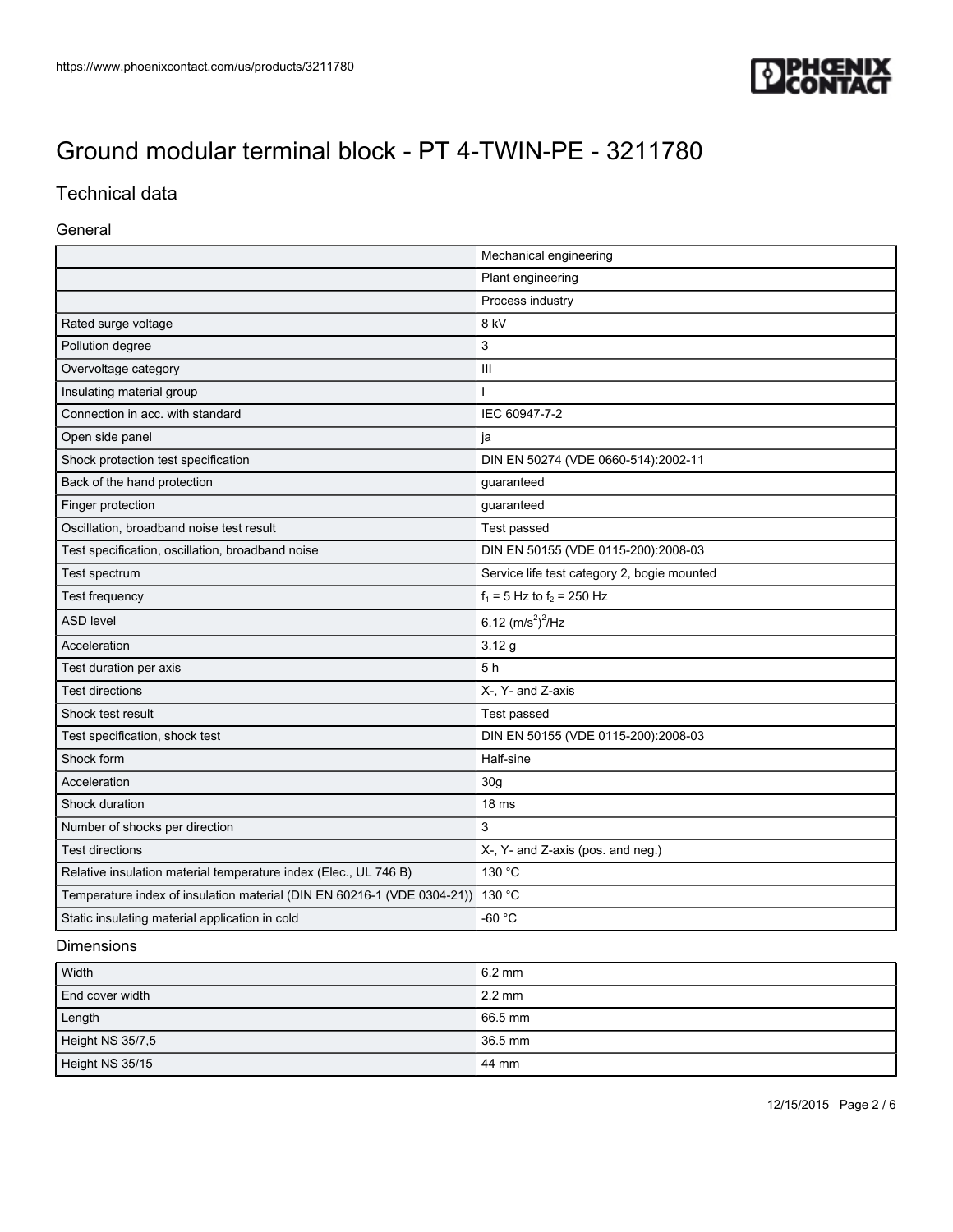

# Technical data

#### Connection data

| <b>Note</b>                                                                                | Please observe the current carrying capacity of the DIN rails. |
|--------------------------------------------------------------------------------------------|----------------------------------------------------------------|
| Connection method                                                                          | Push-in connection                                             |
| Connection in acc. with standard                                                           | IEC 60947-7-2                                                  |
| Conductor cross section solid min.                                                         | $0.2$ mm <sup>2</sup>                                          |
| Conductor cross section solid max.                                                         | $6 \text{ mm}^2$                                               |
| Conductor cross section AWG min.                                                           | 24                                                             |
| Conductor cross section AWG max.                                                           | 10                                                             |
| Conductor cross section flexible min.                                                      | $0.2$ mm <sup>2</sup>                                          |
| Conductor cross section flexible max.                                                      | $4 \text{ mm}^2$                                               |
| Min. AWG conductor cross section, flexible                                                 | 24                                                             |
| Max. AWG conductor cross section, flexible                                                 | 12                                                             |
| Conductor cross section flexible, with ferrule without plastic sleeve min.                 | $0.25$ mm <sup>2</sup>                                         |
| Conductor cross section flexible, with ferrule without plastic sleeve max.                 | $4 \text{ mm}^2$                                               |
| Conductor cross section flexible, with ferrule with plastic sleeve min.                    | $0.25$ mm <sup>2</sup>                                         |
| Conductor cross section flexible, with ferrule with plastic sleeve max.                    | $4 \text{ mm}^2$                                               |
| 2 conductors with same cross section, stranded, TWIN ferrules with plastic<br>sleeve, min. | $0.5$ mm <sup>2</sup>                                          |
| 2 conductors with same cross section, stranded, TWIN ferrules with plastic<br>sleeve, max. | $1 \text{ mm}^2$                                               |
| Stripping length                                                                           | 10 mm  12 mm                                                   |
| Internal cylindrical gage                                                                  | A <sub>4</sub>                                                 |

## Standards and Regulations

| Connection in acc. with standard       | <b>CSA</b>      |
|----------------------------------------|-----------------|
|                                        | l IEC 60947-7-2 |
| Flammability rating according to UL 94 | V <sub>0</sub>  |

# **Classifications**

### eCl@ss

| eCl@ss 4.0 | 27141118 |
|------------|----------|
| eCl@ss 4.1 | 27141118 |
| eCl@ss 5.0 | 27141118 |
| eCl@ss 5.1 | 27141118 |
| eCl@ss 6.0 | 27141141 |
| eCl@ss 7.0 | 27141141 |
| eCl@ss 8.0 | 27141141 |
| eCl@ss 9.0 | 27141141 |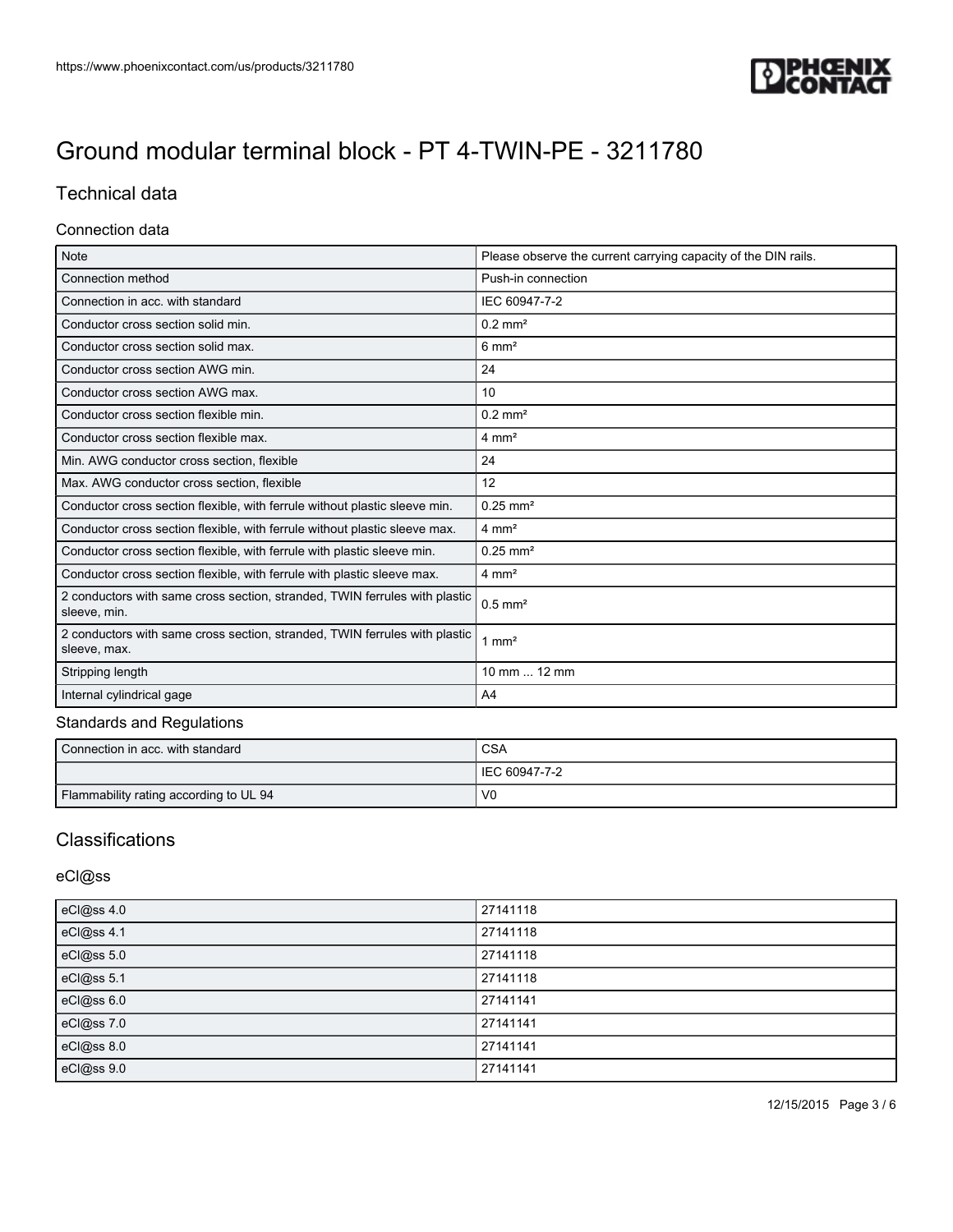

## **Classifications**

### ETIM

| ETIM 2.0            | EC000901 |
|---------------------|----------|
| ETIM 3.0            | EC000901 |
| <b>ETIM 4.0</b>     | EC000901 |
| ETIM <sub>5.0</sub> | EC000901 |

### UNSPSC

| UNSPSC 6.01          | 30211811 |
|----------------------|----------|
| <b>UNSPSC 7.0901</b> | 39121410 |
| UNSPSC 11            | 39121410 |
| <b>UNSPSC 12.01</b>  | 39121410 |
| UNSPSC 13.2          | 39121410 |

## Approvals

#### Approvals

#### Approvals

UL Recognized / cUL Recognized / CSA / LR / VDE Zeichengenehmigung / IECEE CB Scheme / NK / NK / GL / EAC / NK / BV / EAC / cULus Recognized

#### Ex Approvals

ATEX / IECEx / EAC Ex

#### Approvals submitted

#### Approval details

| UL Recognized <b>W</b>     |         |         |       |
|----------------------------|---------|---------|-------|
|                            | в       | ◡       | D     |
| mm <sup>2</sup> /AWG/kcmil | $24-10$ | $24-10$ | 24-10 |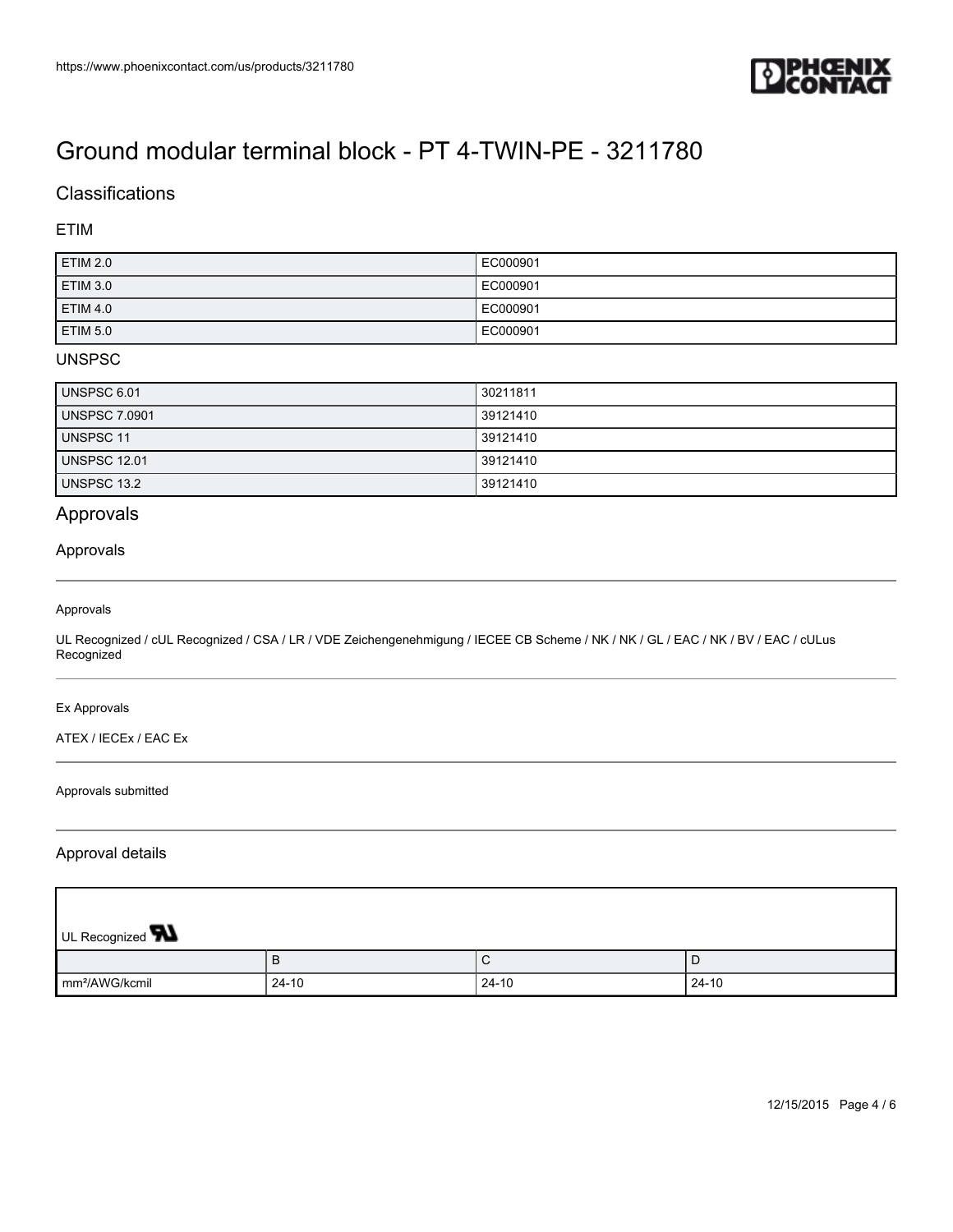

٦

# [Ground modular terminal block - PT 4-TWIN-PE - 3211780](https://www.phoenixcontact.com/us/products/3211780)

# Approvals

 $\Gamma$ 

| cUL Recognized <b>PLL</b>                               | $\sf B$   | $\mathsf C$ | $\mathsf D$ |  |  |
|---------------------------------------------------------|-----------|-------------|-------------|--|--|
| mm <sup>2</sup> /AWG/kcmil                              | $24 - 10$ | $24-10$     | $24 - 10$   |  |  |
|                                                         |           |             |             |  |  |
| $_{\text{CSA}}$ $\textcircled{\scriptsize{\textsf{R}}}$ |           |             |             |  |  |
|                                                         |           |             |             |  |  |
| mm <sup>2</sup> /AWG/kcmil                              |           | $24 - 10$   |             |  |  |
| LR                                                      |           |             |             |  |  |
|                                                         |           |             |             |  |  |
| VDE Zeichengenehmigung                                  |           |             |             |  |  |
|                                                         |           |             |             |  |  |
| mm <sup>2</sup> /AWG/kcmil                              |           | $0.2 - 4$   |             |  |  |
|                                                         |           |             |             |  |  |
| <b>IECEE CB Scheme</b>                                  |           |             |             |  |  |
|                                                         |           |             |             |  |  |
| mm <sup>2</sup> /AWG/kcmil<br>$0.2 - 4$                 |           |             |             |  |  |
| ${\sf NK}$                                              |           |             |             |  |  |
|                                                         |           |             |             |  |  |
| ${\sf NK}$                                              |           |             |             |  |  |
|                                                         |           |             |             |  |  |
| $\mathsf{GL}% _{k}(G,\mathbb{R})$                       |           |             |             |  |  |
|                                                         |           |             |             |  |  |
| EAC                                                     |           |             |             |  |  |
|                                                         |           |             |             |  |  |
| ${\sf N}{\sf K}$                                        |           |             |             |  |  |
|                                                         |           |             |             |  |  |
| $\mathsf{BV}$                                           |           |             |             |  |  |

12/15/2015 Page 5 / 6